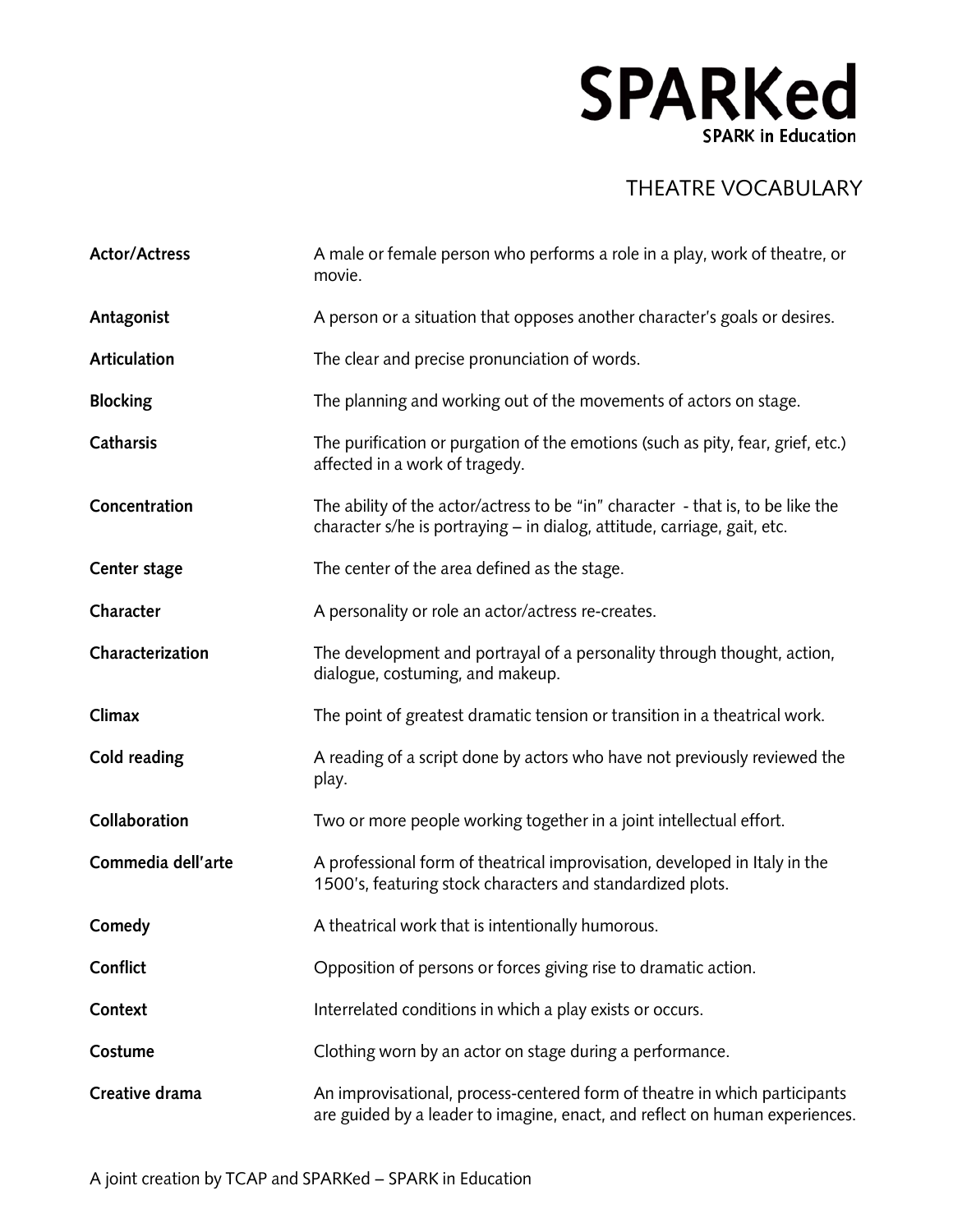| <b>Crisis</b>              | A decisive point in the plot of a play on which the outcome of the remaining<br>action depends.                                                             |
|----------------------------|-------------------------------------------------------------------------------------------------------------------------------------------------------------|
| Critique                   | Opinions and comments based on predetermined criteria that may be used<br>for self- evaluation or the evaluation of the actors or the production itself.    |
| Cue                        | A signal, either verbal or physical, that indicates something else, such as a<br>line of dialogue or an entrance, is to happen.                             |
| Denouement                 | The final resolution of the conflict in a plot.                                                                                                             |
| Design                     | The creative process of developing and executing aesthetic or functional<br>designs in a production, such as costumes, lighting, sets, and makeup.          |
| <b>Dialogue</b>            | The conversation between actors on stage.                                                                                                                   |
| <b>Diction</b>             | The pronunciation of words, the choice of words, and the manner in which a<br>person expresses himself or herself.                                          |
| <b>Directing</b>           | The art and technique of bringing the elements of theatre together to make<br>a play.                                                                       |
| <b>Director</b>            | The person who oversees the entire process of staging a production.                                                                                         |
| Downstage                  | The stage area toward the audience.                                                                                                                         |
| Dramatic play              | Children's creation of scenes when they play "pretend".                                                                                                     |
| <b>Dramatic structure</b>  | The particular literary structure and style in which plays are written.                                                                                     |
| <b>Dramaturg</b>           | A person who provides specific in-depth knowledge and literary resources to<br>a director, producer, theatre company, or even the audience.                 |
| <b>Dress rehearsals</b>    | The final few rehearsals just prior to opening night in which the show is run<br>with full technical elements. Full costumes and makeup are worn.           |
| Electronic media           | Means of communication characterized by the use of technology (e.g.,<br>radio, television, and the Internet).                                               |
| <b>Elizabethan theatre</b> | The theatre of England during the reign of Queen Elizabeth I and often<br>extended to the close of the theatres in 1640.                                    |
| <b>Emotional memory</b>    | The technique of calling upon your own memories to understand a<br>character's emotions.                                                                    |
| <b>Ensemble</b>            | A group of theatrical artists working together to create a theatrical<br>production.                                                                        |
| <b>Epic theatre</b>        | Theatrical movement of the early 1920's and 1930 characterized by the use<br>of such artificial devices as cartoons, posters, and film sequences distancing |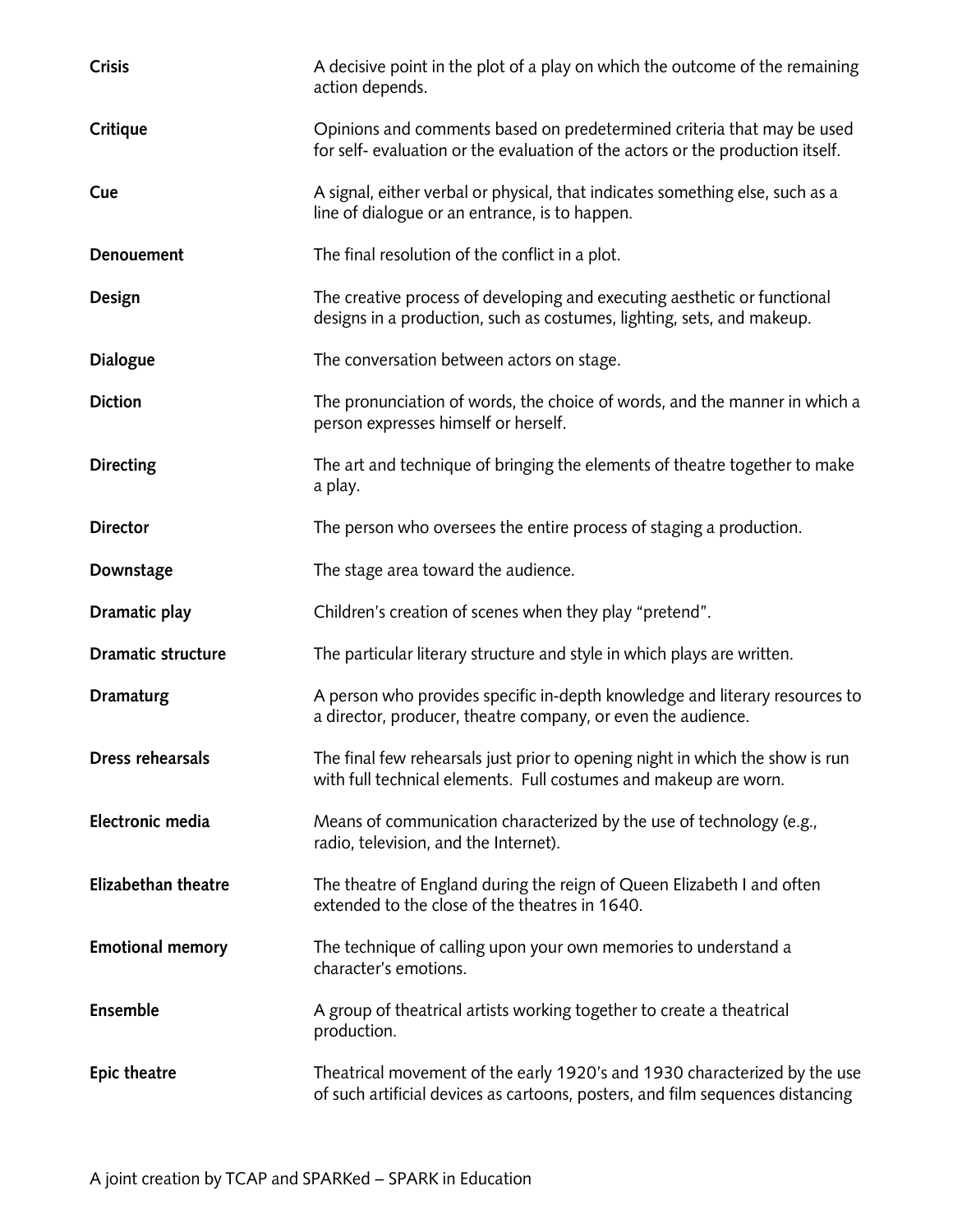|                       | the audience from theatrical illusion and following focus on the play's<br>message.                                                                                                                                                                                                                                                 |
|-----------------------|-------------------------------------------------------------------------------------------------------------------------------------------------------------------------------------------------------------------------------------------------------------------------------------------------------------------------------------|
| <b>Exposition</b>     | Detailed information revealing the facts of a plot.                                                                                                                                                                                                                                                                                 |
| Farce                 | A comedy with exaggerated characterizations, abundant physical or visual<br>humor, and, often, an improbable plot.                                                                                                                                                                                                                  |
| Form                  | The overall structure or shape of a work that frequently follows and<br>established design. Forms may refer to a literary type (e.g., narrative form,<br>short-story form, dramatic form) or to pattern of meter, line, and rhymes<br>(e.g., stanza form, verse form).                                                              |
| <b>Formal theatre</b> | Theatre that focuses on public performance in the front of an audience and<br>in which the final production is most important.                                                                                                                                                                                                      |
| <b>Genre</b>          | In literary and dramatic studies, genre refers to the main types of literary<br>form, principally tragedy and comedy. The term can also refer to forms that<br>are more specific to a given historical era, such as the revenge tragedy, or to<br>more specific sub-genres of tragedy and comedy, such as the comedy of<br>manners. |
| Gesture               | An expressive movement of the body or limbs.                                                                                                                                                                                                                                                                                        |
| <b>Greek theatre</b>  | Theatrical events in honor of the god Dionysus in Ancient Greece and<br>included play competitions and a chorus of masked actors.                                                                                                                                                                                                   |
| Improvisation         | A spontaneous style of theatre through which scenes are created without<br>advance rehearsal or a script.                                                                                                                                                                                                                           |
| Informal theatre      | A theatrical performance that focuses on small presentations, such as one<br>taking place in a classroom setting. Usually, it is not intended for public<br>view.                                                                                                                                                                   |
| Kabuki                | One of the traditional forms of Japanese theatre, originating in the 1600's<br>and combining stylized acting, costumes, makeup, and musical<br>accompaniment.                                                                                                                                                                       |
| Level                 | The height of an actor's head actor as determined by his or her body<br>position (e.g., sitting, lying, standing, or elevated by an artificial means).                                                                                                                                                                              |
| Make-up               | Cosmetics and sometimes hairstyles that an actor wears on stage to<br>emphasize facial features, historical periods, characterizations, and so forth.                                                                                                                                                                               |
| <b>Masks</b>          | Coverings worn over the face or part of the face of an actor to emphasize or<br>neutralize facial characteristics.                                                                                                                                                                                                                  |
| Melodrama             | A dramatic form popular in the 1800s and characterized by an emphasis on<br>plot and physical action (versus characterization), cliff-hanging events, heart-                                                                                                                                                                        |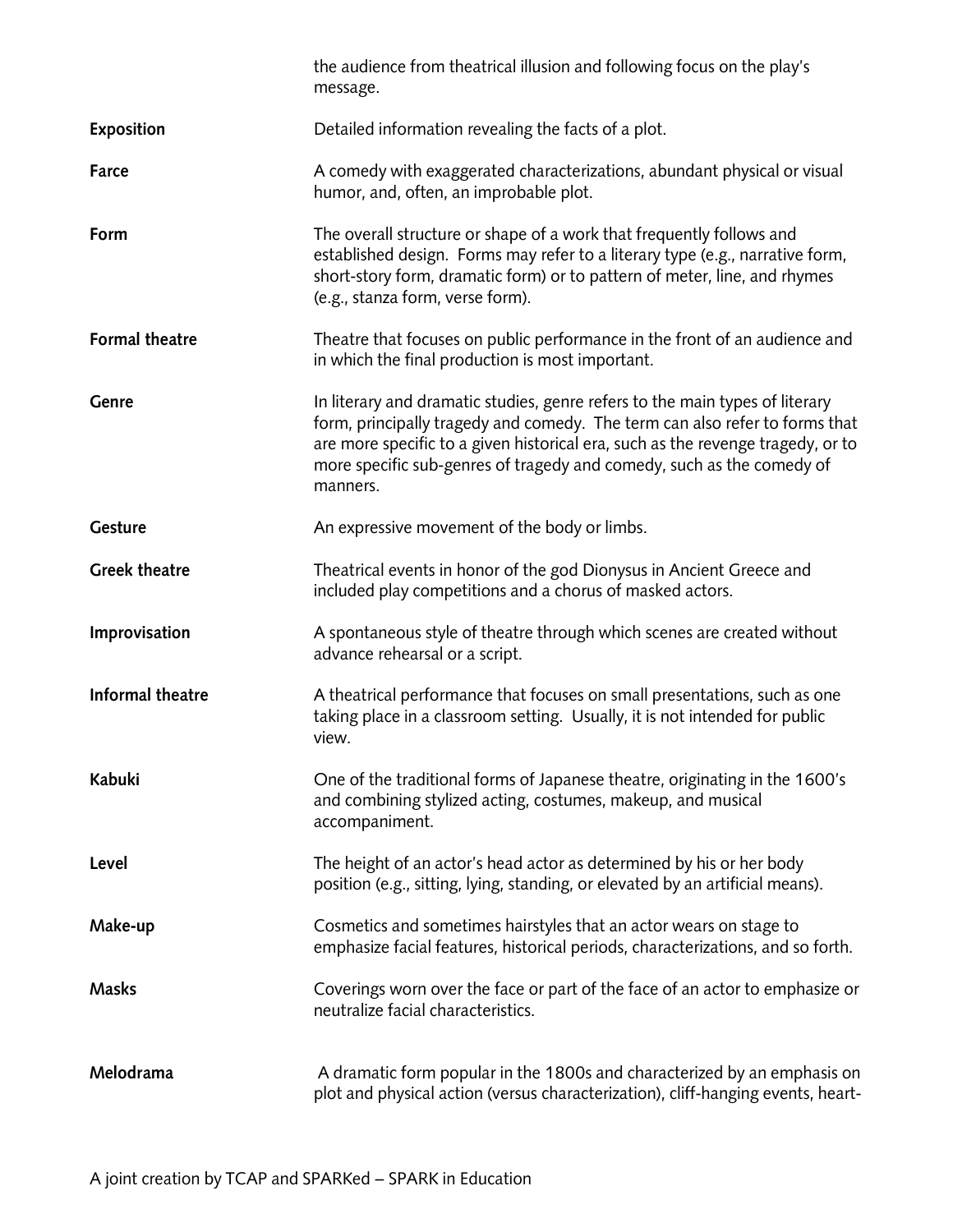|                        | tugging emotional appeals, the celebration of virtue, and a strongly<br>moralistic tone.                                                                                                               |
|------------------------|--------------------------------------------------------------------------------------------------------------------------------------------------------------------------------------------------------|
| <b>Mime</b>            | An incident art form based on pantomime in which conventionalized<br>gestures are used to express ideas rather than represent actions; also, a<br>performer of mime.                                   |
| Monologue              | A long speech by a single character.                                                                                                                                                                   |
| Motivation             | A character's reason for doing or saying things in a play.                                                                                                                                             |
| <b>Musical theatre</b> | A type of entertainment containing music, songs, and, usually, dance.                                                                                                                                  |
| Noh                    | One of the traditional forms of Japanese theatre in which masked male<br>actors use highly stylized dance and poetry to tell stories.                                                                  |
| Objective              | A character's goal or intention                                                                                                                                                                        |
| Pacing                 | The tempo of an entire theatrical performance.                                                                                                                                                         |
| Pantomime              | Acting without words through facial expression, gesture, and movement.                                                                                                                                 |
| Pitch                  | The highness or lowness of voice                                                                                                                                                                       |
| Play                   | The stage representation of an action or a story; a dramatic composition.                                                                                                                              |
| Playwright             | A person who writes plays.                                                                                                                                                                             |
| <b>Position</b>        | The orientation of the actor to the audience (e.g., full front, right profile, left<br>profile).                                                                                                       |
| Projection             | The placement and delivery of volume, clarity, and distinctness of voice for<br>communicating to an audience.                                                                                          |
| Props (properties)     | Items carried on stage by an actor; small items on the set used by the actors.                                                                                                                         |
| Proscenium             | The view of the stage for the audience; also called a proscenium arch. The<br>archway is in a sense the frame for stage as defined by the boundaries of the<br>stage beyond which a viewer cannot see. |
| Protagonist            | The main character of a play and the character with whom the audience<br>identifies most strongly.                                                                                                     |
| <b>Puppetry</b>        | Almost anything brought to life by human hands to create a performance.<br>Types of puppets include rod, hand, and marionette.                                                                         |
| Rehearsal              | Practice sessions in which the actors and technicians prepare for public<br>performance through repetition.                                                                                            |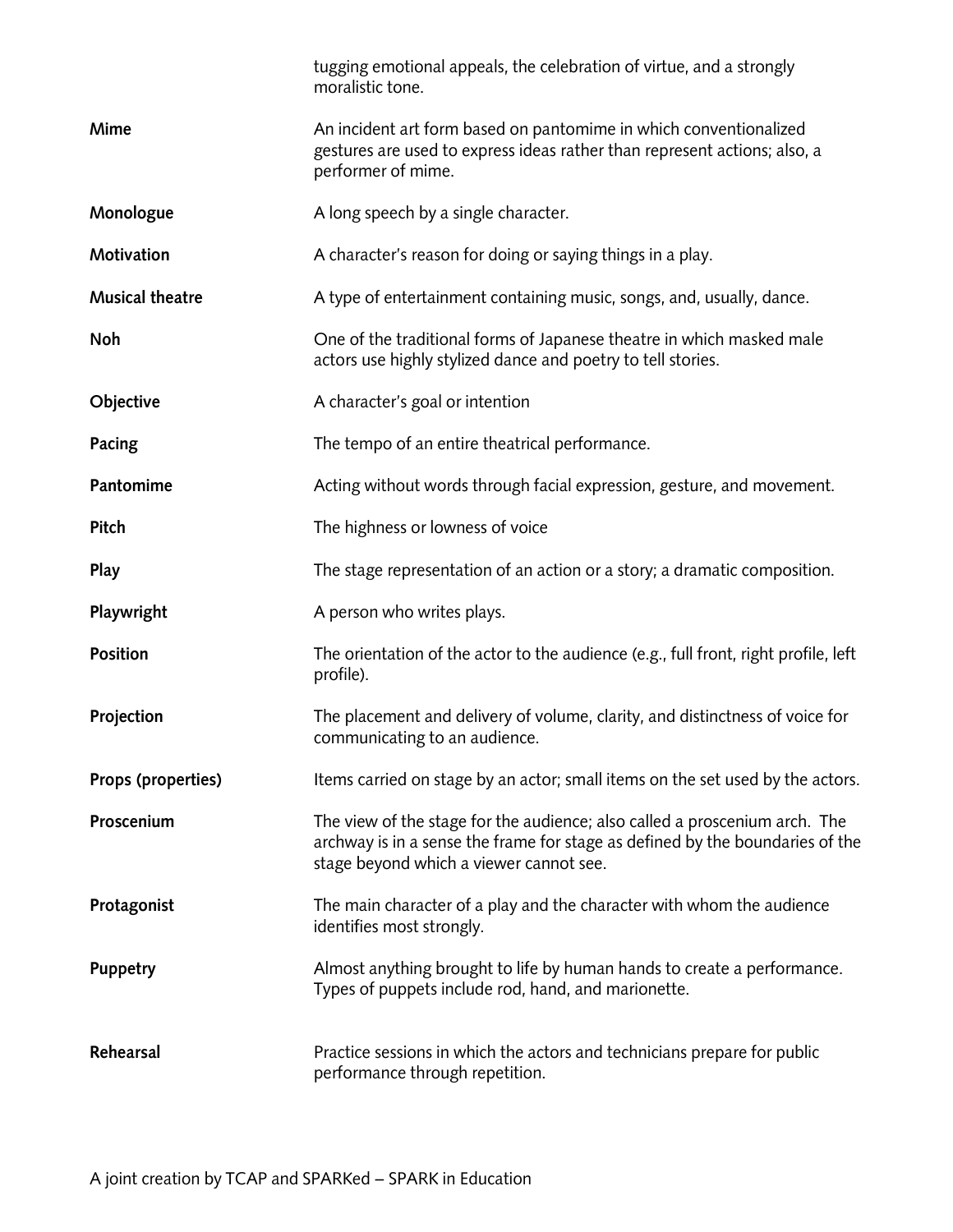| <b>Rising action</b>    | The part of a plot consisting of complications and discoveries that create<br>conflict.                                                                                                                                                                                                                                                              |
|-------------------------|------------------------------------------------------------------------------------------------------------------------------------------------------------------------------------------------------------------------------------------------------------------------------------------------------------------------------------------------------|
| Run-through             | A rehearsal moving from start to finish without stopping for corrections or<br>notes.                                                                                                                                                                                                                                                                |
| <b>Script</b>           | The written text of a play.                                                                                                                                                                                                                                                                                                                          |
| <b>Sense memory</b>     | Memories of sights, sounds, smells, tastes, and textures. It is used to help<br>define a character in a certain situation.                                                                                                                                                                                                                           |
| <b>Stage</b>            | The area where actors perform.                                                                                                                                                                                                                                                                                                                       |
| Stage crew              | The backstage technical crew responsible for running the show. In small<br>theatre companies the same persons build the set and handle the load-in.<br>Then, during performances, they change the scenery and handle the curtain.                                                                                                                    |
| <b>Stage direction</b>  | (See center stage, downstage, stage left, stage right, and upstage.)                                                                                                                                                                                                                                                                                 |
| Stage manager           | The director's liaison backstage during rehearsal and performance. The<br>stage manager is responsible for the running of each performance.                                                                                                                                                                                                          |
| <b>Stage left</b>       | The left side of the stage from the perspective of an actor facing the<br>audience.                                                                                                                                                                                                                                                                  |
| Stage right             | The right side of the stage from the perspective of an actor facing the<br>audience.                                                                                                                                                                                                                                                                 |
| <b>Stock characters</b> | Established characters, such as young lovers, neighborhood busybodies,<br>sneaky villains, and overprotective fathers, who are immediately<br>recognizable by an audience.                                                                                                                                                                           |
| <b>Style</b>            | The distinctive and unique manner in which a writer arranges words to<br>achieve particular effects. Style essentially combines the idea to be<br>expressed with the individuality of the author. These arrangements include<br>individual word choices as well as such matters as the length and structure<br>of sentences, tone, and use of irony. |
| Subtext                 | Information that is implied by a character but not stated by a character in<br>dialogue, including actions and thoughts.                                                                                                                                                                                                                             |
| <b>Tableau</b>          | A silent and motionless depiction of a scene created by actors, often from a<br>picture (plural tableaux).                                                                                                                                                                                                                                           |
| <b>Text</b>             | Printed words, including dialogue and the stage directions for a script.                                                                                                                                                                                                                                                                             |
| <b>Theatre</b>          | To imitate or represent life in performance for other people; the<br>performance of dramatic literature; drama, the milieu of actors, technicians,<br>and playwrights; the place where dramatic performances take place.                                                                                                                             |